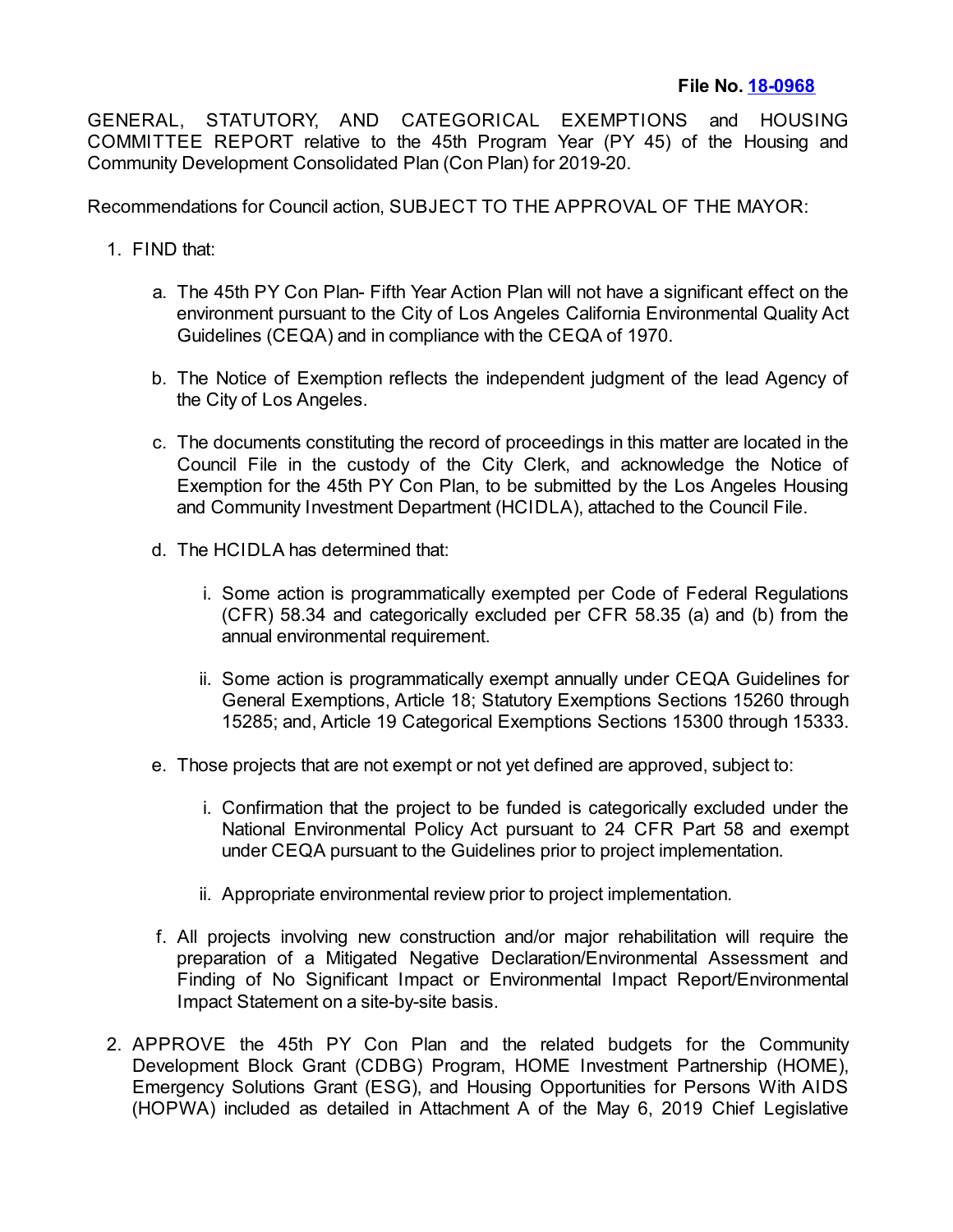Analyst report, attached to the Council file.

- 3. AUTHORIZE the General Manager, HCIDLA, or designee, to:
	- a. Sign, on behalf of the City, the Application for Federal Assistance for the CDBG, HOME, HOPWA, and ESG Programs and the associated Grantee Certifications, subject to the review and approval of the City Attorney as to form.
	- b. Submit the annual 2019-20 45th PY Action Plan to the US Department of Housing and Urban Development (HUD) after Council and Mayor approval and the 30-day public comment period has ended.
- 4. AUTHORIZE the General Managers, or their designees, of program implementing departments to negotiate and execute contracts, contract amendments and/or interdepartmental agreements as needed with the grant recipients identified in Attachment F of the May 6, 2019 CLA report, attached to the Council file.
- 5. INSTRUCT the General Manager, HCIDLA, to:
	- a. Provide written notification to all applicants of the 45th PY Con Plan, as follows:
		- i. To successful applicants, advising them of final award recommendations and required contracting processes to facilitate program implementation.
		- ii. To unsuccessful applicants, informing them that they are not recommended for award and further advising them of current and forthcoming alternative competitive application processes.
		- iii. For all categories, notify all Departments that have requested CDBG funding, the relevant Council Offices, and the City Attorney of these correspondences.
	- b. Monitor public services and administrative services expenditures against the 45th PY statutory spending limitations respectively and report to the Mayor and Council within 30 days with recommendations for necessary adjustments in the event it is anticipated that either cap will be exceeded.
	- c. Prepare Controller instructions and/or make any technical adjustments that may be required and are consistent with the intent of the 45th PY Con Plan actions upon approval of the CLA; and, request the Controller to implement these instructions.
	- d. Prepare, with assistance from the Economic and Workforce Development Department EWDD) and the Los Angeles Community Redevelopment Agency Designated Local Authority, quarterly reports for submission to the Mayor and City Council on program income receipts for all Consolidated Plan sources.
- 6. INSTRUCT the HCIDLA, CLA, and City Administrative Officer (CAO) to ensure that PY 45 projects recommended for funding are in compliance with the City's CDGB expenditure policy and guidelines (Council file No. 01-2765-S2), to establish a multi-year future projects priority funding list, and to revise the current CDBG expenditure policy to comply with the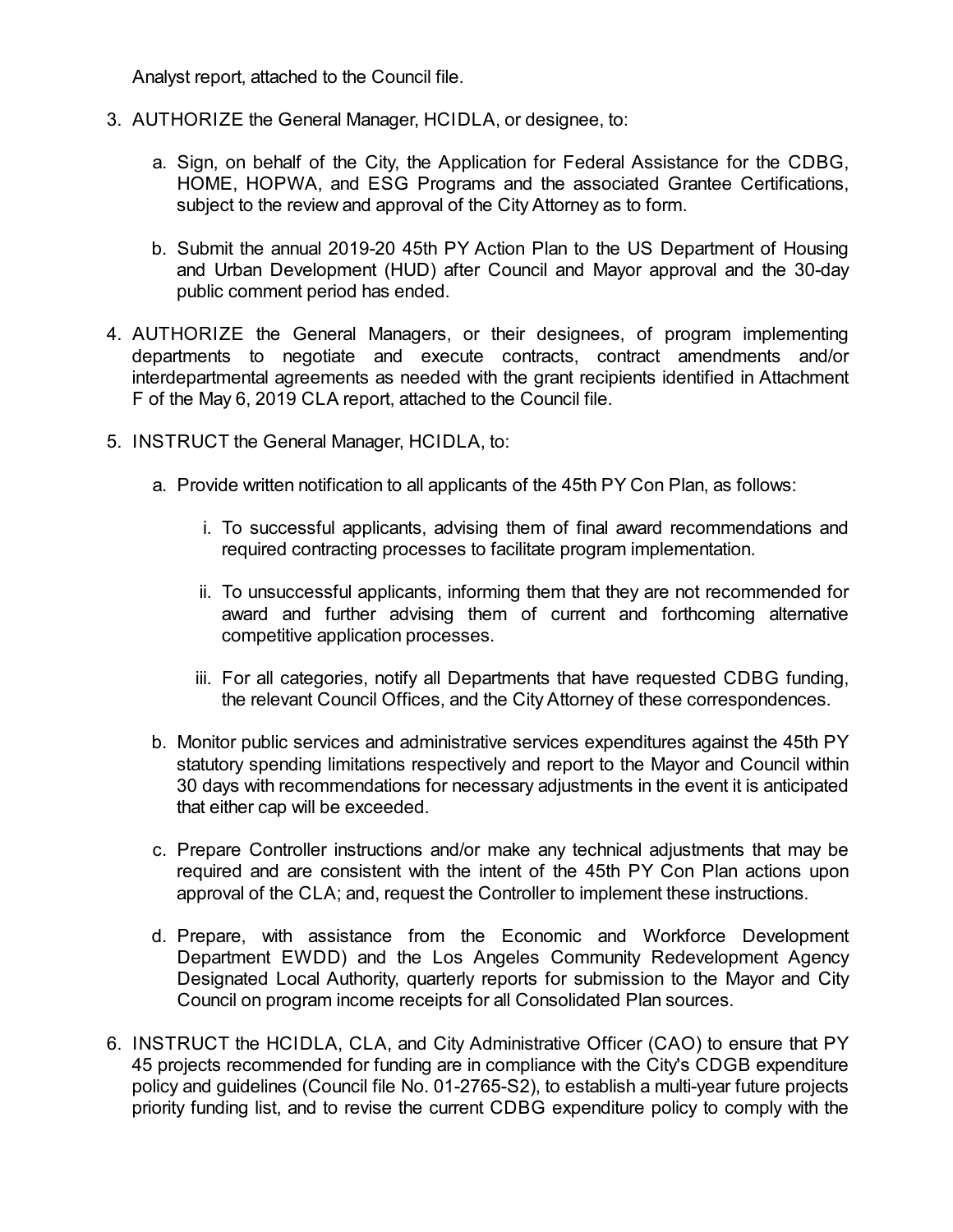aforementioned multi-year funding list for future PYs.

- 7. RESOLVE that the position of one Project Coordinator (Class Code 1542) within the HCIDLA Community Services and Development Bureau to be funded with the CDBG to operate the Children's Savings Account Program is APPROVED and CONFIRMED for Fiscal Year (FY) 2019-20.
- 8. AUTHORIZE Controller to process a Reserve Fund loan for up to \$10 million, to be available July 1, 2019 or soon thereafter for the period of July 1, 2019 to October 31, 2019 for cash flow purposes related to the Consolidated Plan grants (CDBG, ESG, HOME, HOPWA) with said loan to be fully reimbursed from grant receipts in FY 2019-20.
- 9. APPROVE the following reprogramming:
	- a. \$2,358,726.63 in CDBG available balance as detailed in Attachment C of the May 6, 2019 CLA report, attached to the Council file, as a source of revenue for the PY 45 Action Plan budget.
	- b. \$1,565,149 in HOPWA prior year savings, as a source of revenue for the PY 45 Action Plan budget.
- 10. AUTHORIZE General Managers, or designees, of program implementing Departments to:
	- a. Negotiate and execute contracts, contract amendments and/or interdepartmental agreements as needed with the grant recipients identified in Attachment F of the May 6, 2019 CLA report, attached to the Council file.
	- b. Negotiate and execute contracts, contract amendments and/or interdepartmental agreements as needed with the grant recipients, subject to City Attorney review and approval as to form.
- 11. INSTRUCT all Departments receiving CDBG funds to submit billing and reimbursement documentation on a quarterly basis to HCIDLA, and to continue to work with the CLA and CAO to identify salary and expense savings throughout the fiscal year and transfer those savings to the General Fund to compensate for unrecovered related costs.
- 12. INSTRUCT the CLA, with the assistance of the CAO and HCIDLA, to meet with all Departments with active CDBG projects on an as needed basis to determine if additional savings can be realized and, if such savings are found, DIRECT the HCIDLA, with the assistance of the CLA, to report to Council with recommendations for new expenditures of these funds.
- 13. INSTRUCT the HCIDLA to provide the CLA with a quarterly report, at minimum, of the CDBG timeliness ratio and CDBG balances and notify the CLA immediately should the City be at risk for missing the timeliness test.
- 14. FIND that work can be performed more economically or feasibly by independent contractors than by City employees and, in accordance with Charter Section 1022, approve of the use of the contractors listed in the Neighborhood Improvement Projects, Attachment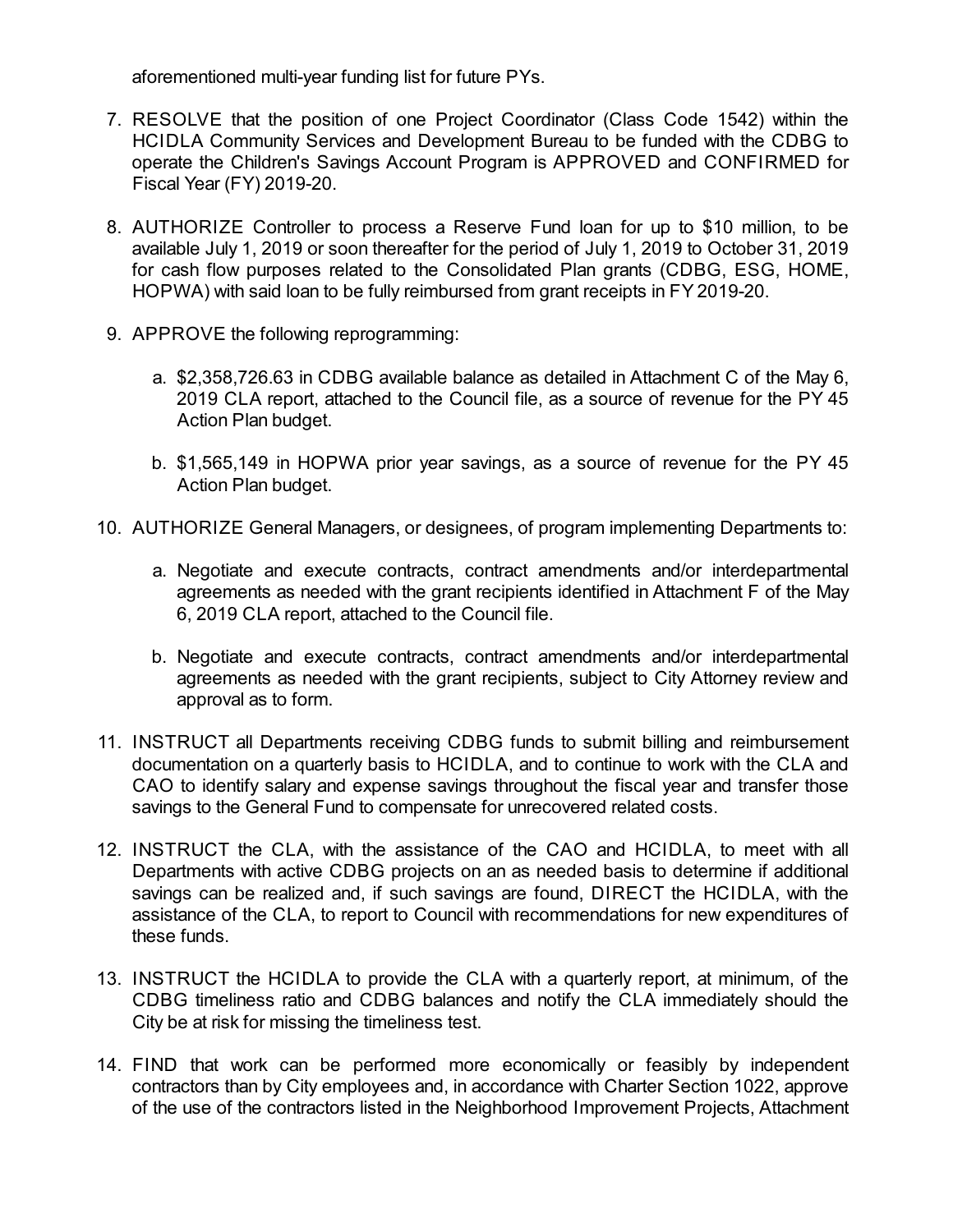F of the May 6, 2019 CLA report, attached to the Council file.

- 15. INSTRUCT the General Manager, HCIDLA, or designee, with the assistance from the CAO to report within 30 days of the Council and Mayor's approval of the 45th PY Con Plan with an analysis, recommendations and any necessary additional implementing language for related authorities and administrative allocations.
- 16. APPROVE the updated CDBG Future Vested and Priority Projects List as detailed in Attachment E of the May 6, 2019 CLA report, attached to the Council file, which adds the following projects:
	- a. La Posada Housing Rehabilitation (CD1)
	- b. Vermont Square Library (CD9)
	- c. Clinica Romero Transformation Project (CD14)
- 17. INSTRUCT the HCIDLA to:
	- a. Consider the following projects for future reprogramming opportunities, subject to determination of eligibility:
		- i. Blakewell Parking Lot (CD8)
		- ii. Pacoima Community Kitchen (CD7).
	- b. Report to Council with a Request for Proposals or the designated subrecipient(s) for the Skid Row Community Space line item, subject to City Attorney review as to form and legality.
- 18. INSTRUCT the HCIDLA to prepare any additional contract authorities, Controller instructions, and/or any other documents necessary to meet HUD deadlines; and, INSTRUCT the CLA to submit these documents to City Council for approval.
- 19. INSTRUCT the EWDD to report with an update of the Los Angeles Cleantech Incubator's efforts to reduce and eventually eliminate its CDBG amount starting in PY 46 and future Program Years thereafter (Council file No. 18-0106).
- 20. INSTRUCT the CAO to work with HCIDLA staff responsible for Consolidated Plan administration to include Controller instructions in the first Financial Status Report to align City budget appropriations with the grant funding approved in the Consolidated Plan and inform City Departments of any changes in their resources.
- 21. AUTHORIZE the HCIDLA to:
	- a. Adjust project descriptions in Attachment B of the May 6, 2019 CLA report, attached to the Council file, for the Panorama City Street Lighting and the Sun Valley Street Lighting Projects to more accurately reflect the locations of these projects.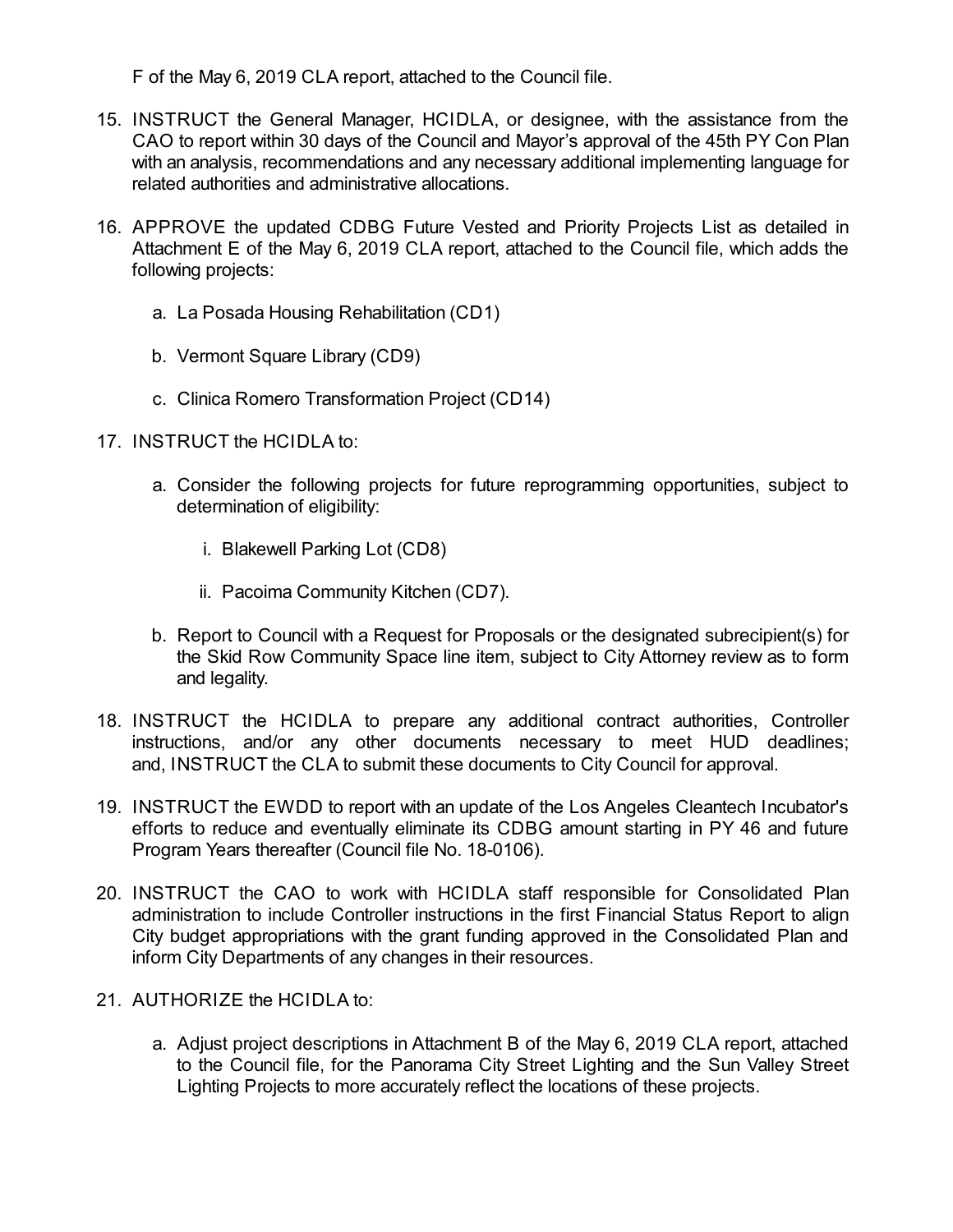- b. Reflect these adjustments in all related documents that are necessary to implement the 45th PY Con Plan.
- 22. RECOGNIZE the \$1,974,593 General fund reimbursement to the Letter of Credit to resolve HUD findings regarding previous CDBG projects as revenue, subject to the Mayor and Council's approval of the General Fund appropriation in the 2019-20 budget process.
- 23. REPROGRAM \$300,000 from the Jobs and Economic Development Incentives (JEDI) Façade Program to the LA Business Incubator (LACI) Program, making for a new total allocation to the JEDI Façade Program of \$200,000 and \$1,721,563 for the LACI Program.
- 24. PRIORITIZE the JEDI Façade Improvement Program for reprogramming during the Mid-Year Reprogramming.

Fiscal Impact Statement: The CLA reports that the PY 45 CDBG will provide approximately \$31 million to support positions(direct salaries: \$14.1 million; expenses including contracts: \$7.4 million; and related cost reimbursement: \$9.5 million). For PY 45, the CAO has calculated total related costs to be approximately \$9.8 million. Of this amount, approximately \$9.5 million can be funded with CDBG dollars. This will result in a balance of approximately \$300,000 in unfunded related costs that may be considered by Council and Mayor to be potentially funded with a General Fund allocation. For reference, the previous year's PY 44 fiscal impact was estimated at \$1 million in related costs paid by the General Fund. The City's Financial Policies state that the City will pursue program grants, but will limit financial support of these programs to avoid commitments beyond available funding. The CAO further reports that Cost Allocation Plan (CAP) 41 is the plan used to calculate related costs for 2019-20, and in many cases, CAP 41 is lower than CAP 40, the rate used to calculate related costs in PY 44. It is a policy decision regarding how and at what level the City will contribute City resources, specifically the General Fund, to leverage CDBG grant program activities.

Community Impact Statement: None submitted.

## Summary:

On March 27, 2019 your Committee considered October 10, 2018 and March 1, 2019 communications from the Mayor relative to relative to the 45th PY Con Plan for 2019-20. According to the Mayor, the 45th PY Con Plan proposed budget has been developed to achieve the primary objectives: to development of urban communities, to provide decent housing and suitable living environments, and to expand economic opportunity for all City residents, but in particular the most vulnerable residents experiencing homelessness and income insecurity. These funds are for projects and programs aimed at increasing access to affordable housing, revitalizing neighborhoods and supporting economic development primarily benefiting low income residents of the City. Last year, Council approved the 2018-22 Con Plan Overview that outlines the framework for how the City will coordinate efforts to revitalize low income neighborhoods during a five-year period.

The proposed 45th PY Con Plan that allocates funding for the second year implementation. The City receives four entitlement grants: